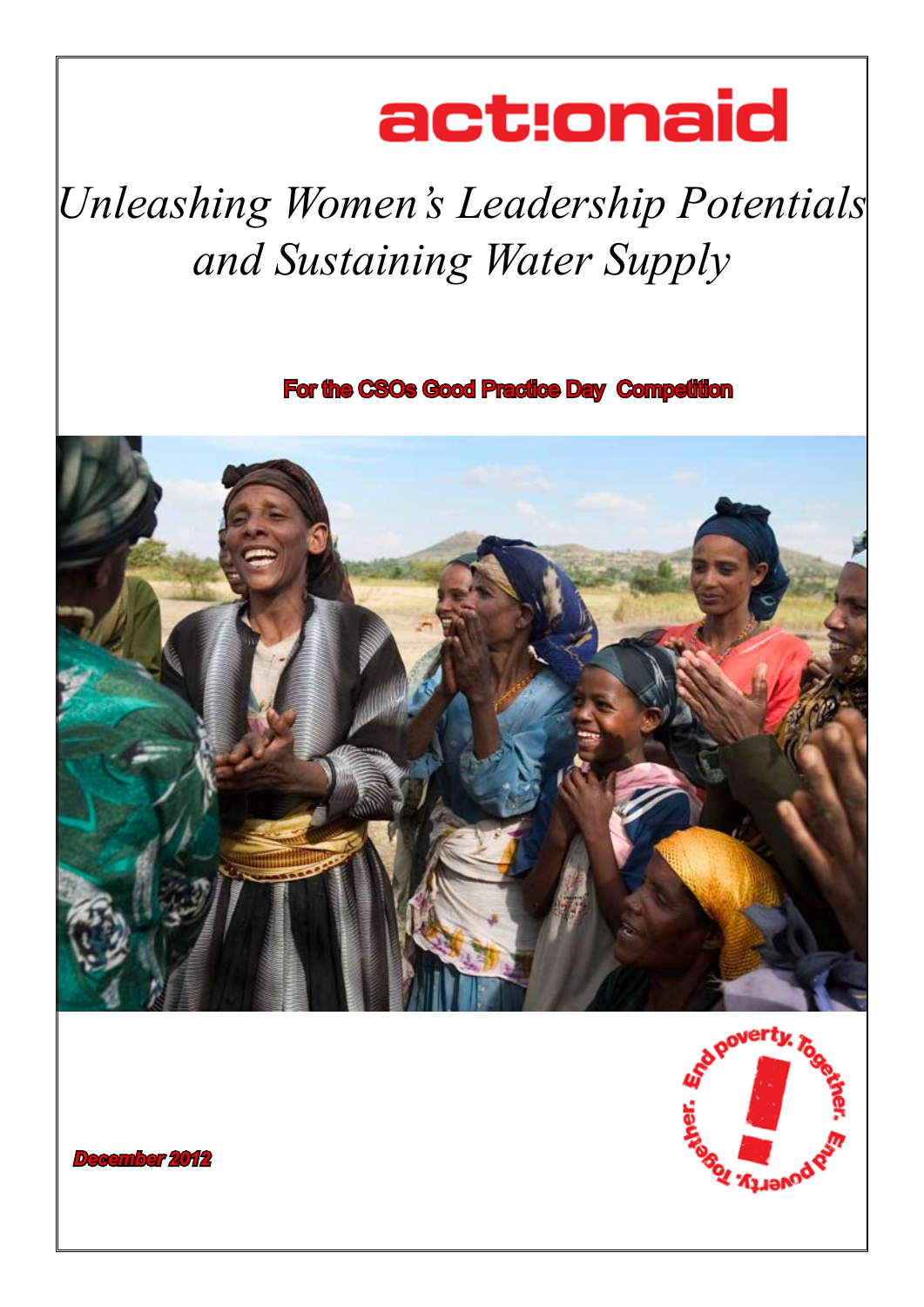#### **Background**

As per its organizational commitment to address the needs and priorities of the people and women in particular thereby ensuring community ownership of projects, ActionAid Ethiopia has demonstrated excellence in mainstreaming women's needs in all its anti poverty works. This is so evident through its integrated works in improving peoples' access to potable water; initiating women led water development associations where women's leadership potentials are exercised and use the platform to address gender issues.

Thew good practice we hereby present elaborates one of model institutions initiated where women's potential to lead and manage a huge water project is empirically demonstrated across the last 16 years. The case in point is the Dalocha Women Water Development Association (DWWDA) that manages water project that has a network of 3 springs, 7 bore holes, 8 reservoirs, 75 kms pipeline complex and 48 water distribution points (kiosks) benefiting 108,000 people. The project was initiated in 2002 and covers the whole of Dalocha woreda, Silti Zone of SNNPRS. Realization of the association has responded to immediate and strategic needs of women that go beyond mere access to potable water. Since the initiation of the project, the experience of institution building around such schemes was appreciated and owned by many relevant government bodies and contributed for the emergence of similar women led organizations.

#### 1. Innovativeness

DAWWDA's case contains new dimensions in the development discourse in light of integrating hardware works (the water scheme) with software aspects (institution building) in a gender sensitive perspective.

**Demonstrating women's leadership**: - Initiating women led organizations such as DAWWDA around water projects is an alternative way of ensuring community ownership and empowering women. Here, women are organized in Kebele Water Committees, General Assembly and Board and set a coordination office to reguraly provide the service.

**Fostering voluntarism:** - Women here work voluntarily to serve their community with no personal benefit. Likewise, beneficiary committed in contributing their labor and finance so as to sustain the project.

**Changing societal perceptions:** - The existing patriarchal system gives little recognition to women's potentials to independently act, make decisions and lead development schemes. This was unfounded in the

past 16 years as Dalocha women have efficiently led the huge water project maintaining the service for so long.

**Integrated approach: -** In forums created by DAWWDA, women regularly discuss about HIV/AIDS and customary practices that negatively influence women's role in development and take actions.

#### **2. Scalability**

Thousands of water projects with having varying scale are constructed every year by multitude of organizations and the government across the country. Hence, initiating the model has fertile grounds



Experience sharing forum among women led water associations drawn from various conrners of the country (18 December 2012)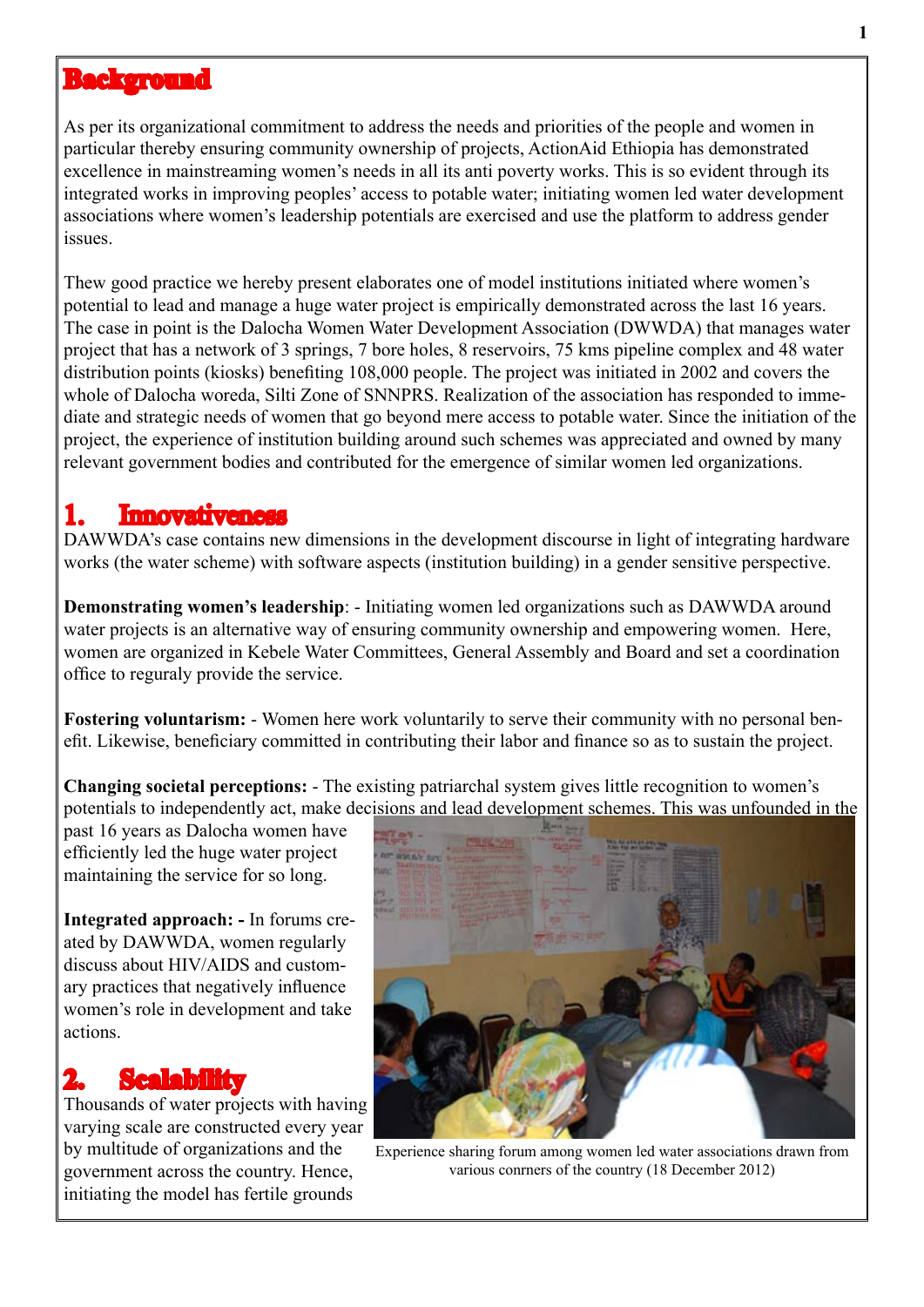for relication. Introducing the system, ensuring communities' appreciation and enhancing women's capacity lays grounds all of which do not cost much.

ActionAid has been sharing the experience to other actors so that the model is scaled up. As a result, many such institutions were emerged such as the Vicky-Lera Women Water Development Association (20,000 beneficiary), Janamora Women Water Development Association, (9,300 beneficiary), Fofa Women Water Development Association (6,300 beneficiary), Saja Women Water Development Association (3,000 beneficiary) and Gofer Giba Women Water Development Association (9,000 beneficiary). The Taytu Women Water Supply and Management Association (constructed by the government) was adapted from the DAWWDA model. These are empirical instances that indicate possibility to replicate the model widely by the CSO sector and the government.

#### 3. Sustainability

 The Dalocha water project has been serving the community for 16 years. Because of the demonstrated experience, Dalocha communities and women in particular consider the project and the association as theirs.

Every user of the water service pays fees at a reasonable rate and makes financial contributions to sustain and expand the service besides committing voluntary community labor.

As a result of availing access to potable water, people's health status has improved that has contributed to their holistic development at household level which in turn enhanced peoples' capacity to pay for the service. The association's technical capacity to undertake maintenance is enhanced. Above all, DAWWDA is empowered to demand support from the government and other actors.

Initiating women led institutions like DAWWDA is backed by government policy too. The association is legally registered entity and has legitimate right to deal with all matters concerning it including enengaging in resource mobilization. The government's water sector policy also favors women's participation in and leadership to such schemes.

#### 4. Community attachment, networking and partnership

Communities voluntarily involved in labor works during the initial construction of the water project and subsequent expansion works in terms of allowing passage of pipelines through their farms, availing land for water distribution points and contributing labor beyond paying water fees. Communities often

convene for meetings to discuss on the service and sustainability of the scheme. Participatory review and reflection processes have served much in this case. Realization of DAWWDA has instigated new form of partnership among DAWWDA, the women association, kebele administrations, the woreda and zonal government relevant bodies.

ActionAid Ethiopia has also initiated a forum where women water development associations including DAWWDA and respective water development offices (government sectors) across the country (Amhara, Oromia and SNNPRS) to come together to share experience, reflect on common problems and seek solutions in due course of leading and managing the schemes.



*We used to spend hours in search of water from unprotected water bodies, all what we could find at that time. We now have abundance of clean water thanks to AAE*, (Tagay Rede, washing her floor mat at a water point by her home)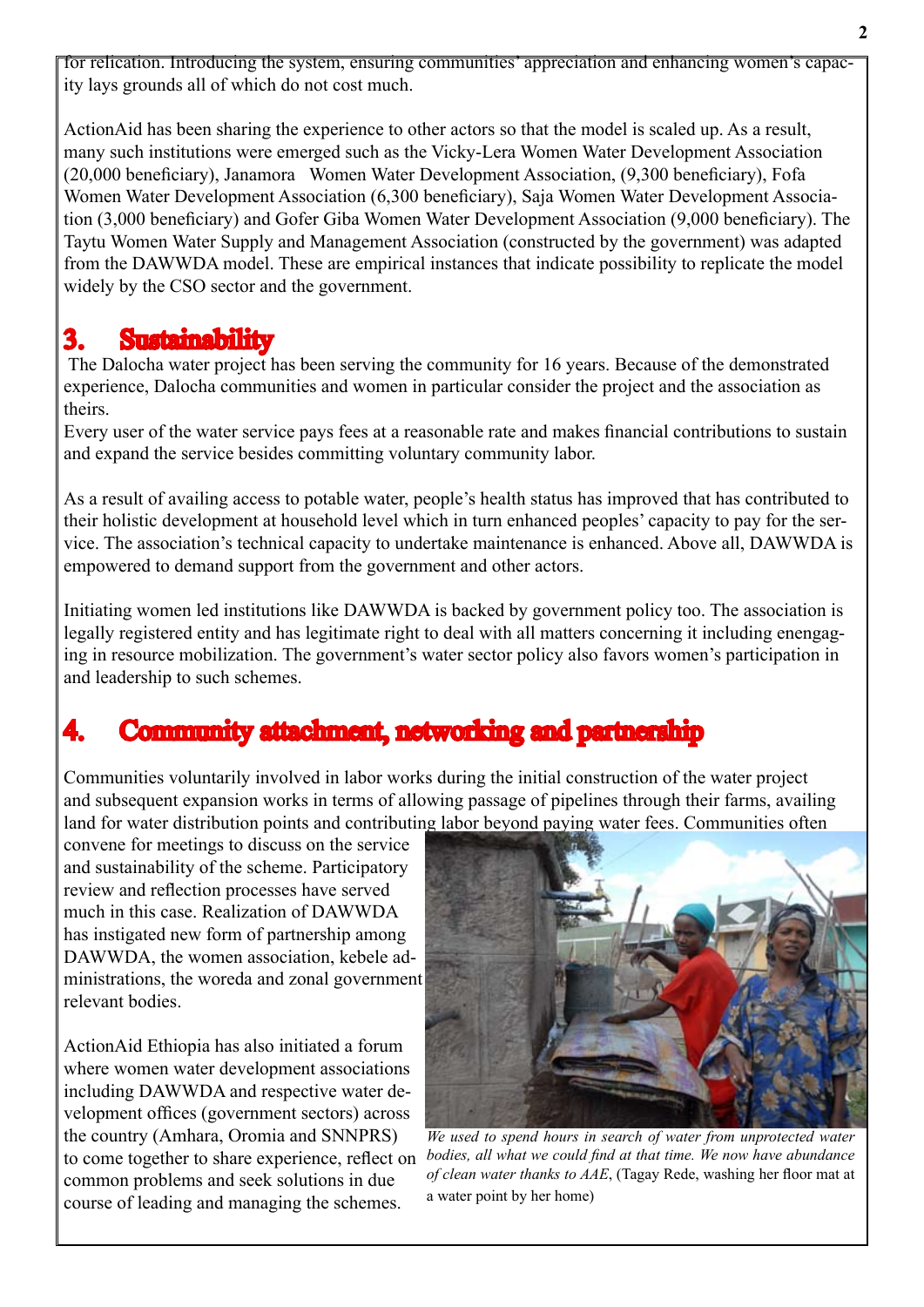Such networking sets grounds for enhanced collaboration among relevant actors.

#### 5. Impact

Since the realization of the project and DAWWDA, credible and positive impacts were observed in the area.

• Women's capacity to lead huge projects was practically demonstrated despite suspensions from communities as well as some local government officials.

• As a result of experiences gained through the association, women's assertiveness has increased and DAWWDA's active members and leaders are elected to other key local government decision making positions.

• Girls' school enrolment rate has increased much because they are able to access water from their vicinity which otherwise could have inhibited them from participation

• The risk of violence on women and girls (rape, abduction etc.) and prevalence of customary practices that negatively affect women and girls have reduced substantially

• Peoples' vulnerability to water born diseases has reduced substantially as can be witnessed from

data from health institutions.

• Peoples' knowledge on personal and environmental sanitation has also increased considerably.

• Community's perception on women's capacity and potential to lead and manage development projects has changed tremendously and women's recognition at household and community level improved much.

• Women also have got time to engage in other productive economic activities.



*We are able to access potable water nearby and engage in productive social and economic activities in and out of our homes becuase we institutionally own the scheme and the service.*  (Zinash Zele, a mother of five)

• Collaboration between communities and the gov-

ernment enhanced and the woreda government links any additionsal watter development works with DAWWDA since its establishement. becuase of the enhanced regonition of the association

#### 6. Gender sensitivity and addressing marginalized group

Women are the most disadvantaged sections of the society and hence the initiative has addressed their immediate and strategic needs. As the responsibility to fetch water rests on women and girls, they had to travel long distance which exposes them to various forms of violence such as rape and abduction. Realization of the water project and the women association has substantially contributed towards liberating women from these challenges. Women's leadership of the project has paved the way to address their strategic needs specifically their leadership and decision making aspirations.